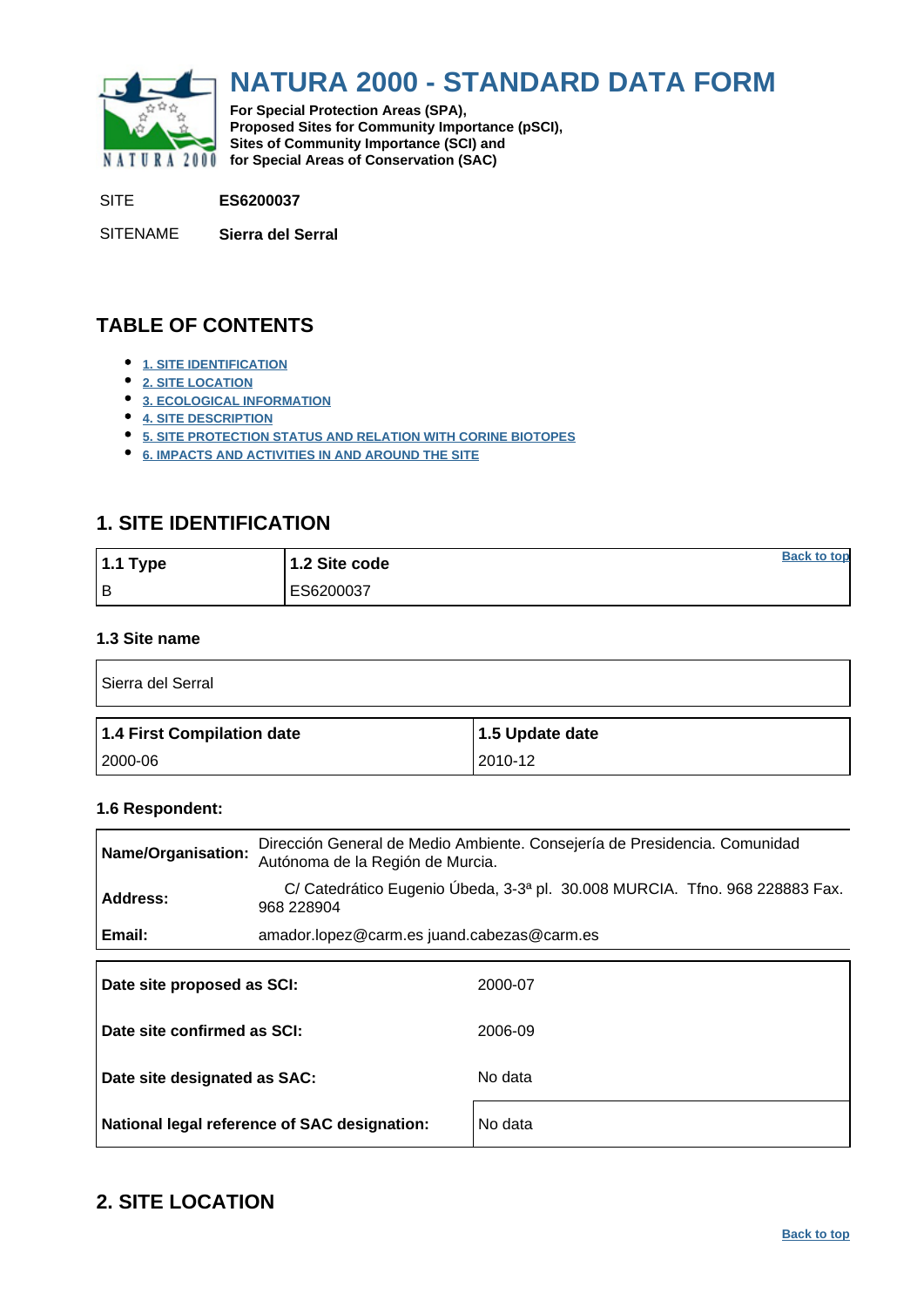### **2.1 Site-centre location [decimal degrees]:**

| Longitude<br>-1.0888888888889 | Latitude<br>38.521388888888886 |
|-------------------------------|--------------------------------|
| 2.2 Area [ha]:                | 2.3 Marine area [%]            |
| 1039.67                       | 0.0                            |

### **2.4 Sitelength [km]:**

0.0

# **2.5 Administrative region code and name**

| <b>NUTS level 2 code</b> | <b>Region Name</b> |
|--------------------------|--------------------|
| <b>ES62</b>              | Región de Murcia   |

### **2.6 Biogeographical Region(s)**

Mediterranean (0.0 %)

# <span id="page-1-0"></span>**3. ECOLOGICAL INFORMATION**

# **3.1 Habitat types present on the site and assessment for them**

**Annex I Habitat types Site assessment Code PF NP Cover [ha] Cave [number] Data quality A|B|C|D A|B|C Representativity Relative Conservation Global** 2230 **b**  $\begin{array}{|c|c|c|c|c|c|}\n\hline\n0.4359 & \multicolumn{1}{|c|}{B} & \multicolumn{1}{|c|}{B} & \multicolumn{1}{|c|}{B} & \multicolumn{1}{|c|}{B} & \multicolumn{1}{|c|}{B} & \multicolumn{1}{|c|}{B} & \multicolumn{1}{|c|}{B} & \multicolumn{1}{|c|}{B} & \multicolumn{1}{|c|}{B} & \multicolumn{1}{|c|}{B} & \multicolumn{1}{|c|}{B} & \multicolumn{1}{|c|}{B} & \multicolumn{1}{|c|}{B$ <sup>2260</sup> 0.4359 B C B B 5210  $\blacksquare$  160.2407 | B C B B 5330  $\parallel$  123.8123  $\parallel$  A  $\parallel$  A  $\parallel$  A  $\parallel$  A <sup>6110</sup> 7.494 B C B B <sup>6220</sup> 211.5019 A C A A 8210  $\blacksquare$  138.3958  $\blacksquare$  A  $\blacksquare$  C  $\blacksquare$  A  $\blacksquare$  A 9340 **D** 0.4359 C C C C C

**[Back to top](#page-0-0)**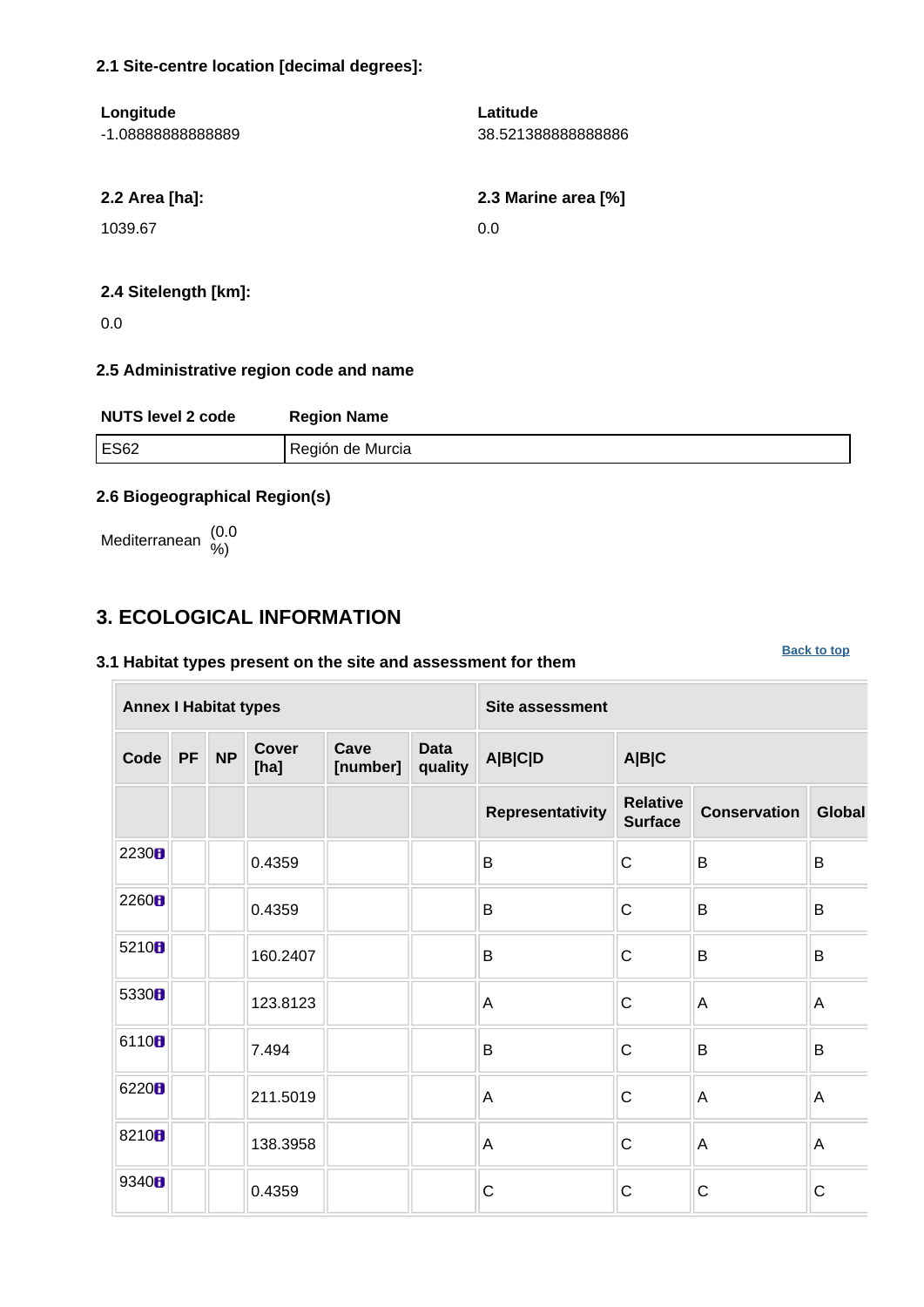- **PF:** for the habitat types that can have a non-priority as well as a priority form (6210, 7130, 9430) enter "X" in the column PF to indicate the priority form.
- **NP:** in case that a habitat type no longer exists in the site enter: x (optional)
- **Cover:** decimal values can be entered
- **Caves:** for habitat types 8310, 8330 (caves) enter the number of caves if estimated surface is not available.
- **Data quality:** G = 'Good' (e.g. based on surveys); M = 'Moderate' (e.g. based on partial data with some extrapolation);  $P = 'Poor'$  (e.g. rough estimation)

### **3.2 Species referred to in Article 4 of Directive 2009/147/EC and listed in Annex II of Directive 92/43/EEC and site evaluation for them**

| <b>Species</b> |      |                                     |              | Population in the site |              |             |              |             |                | Site assessment        |                |       |
|----------------|------|-------------------------------------|--------------|------------------------|--------------|-------------|--------------|-------------|----------------|------------------------|----------------|-------|
| Group          | Code | <b>Scientific</b><br><b>Name</b>    | $\mathbf{s}$ | <b>NP</b>              | <b>Type</b>  | <b>Size</b> |              | <b>Unit</b> | Cat.           | <b>Data</b><br>quality | <b>A B C D</b> | A B C |
|                |      |                                     |              |                        |              | Min         | <b>Max</b>   |             | <b>C R V P</b> |                        | Pop.           | Cons. |
| B              | A298 | <b>Acrocephalus</b><br>arundinaceus |              |                        | $\mathsf{r}$ |             |              |             | $\mathsf{P}$   |                        | $\mathsf C$    | B     |
| B              | A228 | <b>Apus melba</b>                   |              |                        | $\mathsf r$  |             |              |             | ${\sf P}$      |                        | $\mathsf C$    | B     |
| B              | A091 | <b>Aquila</b><br>chrysaetos         |              |                        | р            | 1           | $\mathbf{1}$ | р           |                | G                      | $\mathsf C$    | B     |
| B              | A215 | <b>Bubo bubo</b>                    |              |                        | p            |             |              |             | $\mathsf{P}$   |                        | $\mathsf C$    | B     |
| B              | A133 | <b>Burhinus</b><br>oedicnemus       |              |                        | р            |             |              |             | $\mathsf{P}$   |                        | $\mathsf C$    | B     |
| B              | A243 | Calandrella<br>brachydactyla        |              |                        | p            |             |              |             | $\mathsf{P}$   |                        | $\mathsf C$    | B     |
| B              | A225 | <b>Caprimulgus</b><br>ruficollis    |              |                        | $\mathsf{r}$ |             |              |             | $\mathsf{P}$   |                        | $\mathsf C$    | B     |
| B              | A268 | <b>Cercotrichas</b><br>galactotes   |              |                        | $\mathsf r$  |             |              |             | P              |                        | $\mathsf C$    | B     |
| B              | A211 | <b>Clamator</b><br>glandarius       |              |                        | $\mathsf r$  |             |              |             | $\mathsf{P}$   |                        | $\mathsf C$    | B     |
| B              | A231 | <b>Coracias</b><br>garrulus         |              |                        | р            |             |              |             | $\mathsf{P}$   |                        | $\mathsf C$    | B     |
| B              | A212 | <b>Cuculus</b><br>canorus           |              |                        | $\mathsf r$  |             |              |             | $\mathsf{P}$   |                        | $\mathsf C$    | B     |
| B              | A098 | <b>Falco</b><br>columbarius         |              |                        | р            |             |              |             | $\mathsf{P}$   |                        | $\mathsf C$    | B     |
| $\sf B$        | A103 | <b>Falco</b><br>peregrinus          |              |                        | р            |             |              |             | $\mathsf{P}$   |                        | $\mathsf C$    | B     |
| B              | A245 | Galerida<br>theklae                 |              |                        | p            |             |              |             | P              |                        | ${\bf C}$      | B     |
| B              | A252 | <b>Hirundo</b><br>daurica           |              |                        | $\mathsf{r}$ |             |              |             | $\mathsf{P}$   |                        | $\mathsf C$    | B     |
| B              | A251 | <b>Hirundo</b><br>rustica           |              |                        | $\mathsf{r}$ |             |              |             | $\mathsf{P}$   |                        | $\mathsf C$    | B     |
| B              | A341 | <b>Lanius senator</b>               |              |                        | $\mathsf{r}$ |             |              |             | $\sf P$        |                        | $\mathsf C$    | B     |
| B              | A246 | Lullula arborea                     |              |                        | р            |             |              |             | $\mathsf{P}$   |                        | $\mathsf C$    | B     |
| B              | A271 | Luscinia<br>megarhynchos            |              |                        | r            |             |              |             | $\mathsf{P}$   |                        | ${\bf C}$      | B     |
|                |      |                                     |              |                        |              |             |              |             |                |                        |                |       |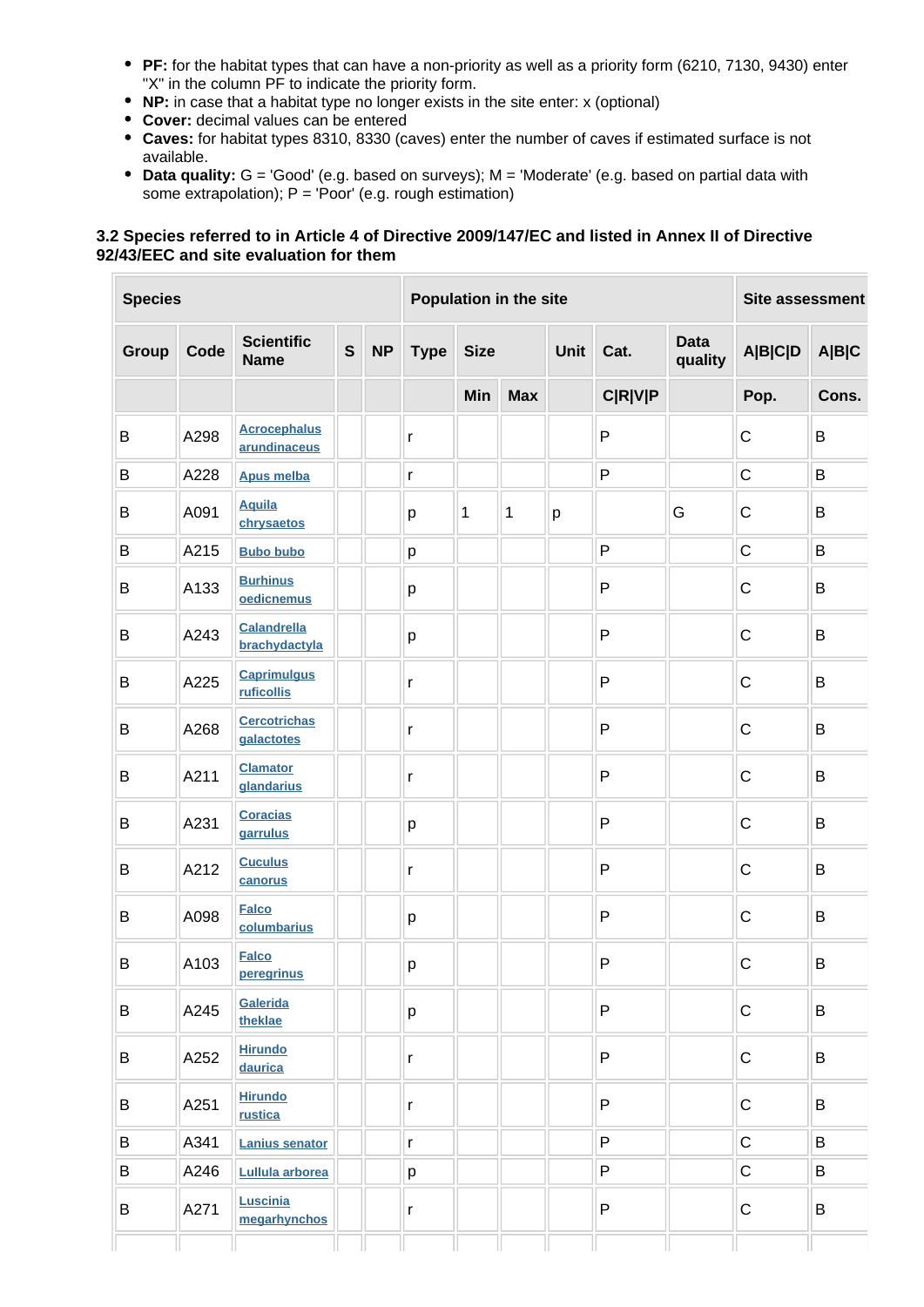| B | A242 | <b>Melanocorypha</b><br>calandra   | p                                                                                     | $\mathsf{P}$ | $\mathsf{C}$ | B |
|---|------|------------------------------------|---------------------------------------------------------------------------------------|--------------|--------------|---|
| B | A230 | <b>Merops</b><br>apiaster          | $\mathsf{r}$                                                                          | $\mathsf{P}$ | $\mathbf C$  | B |
| B | A319 | <b>Muscicapa</b><br><b>striata</b> | $\mathbf{C}$                                                                          | P            | $\mathsf C$  | B |
| B | A278 | <b>Oenanthe</b><br>hispanica       | r                                                                                     | P            | $\mathsf C$  | B |
| B | A279 | <b>Oenanthe</b><br>leucura         | p                                                                                     | P            | $\mathsf{C}$ | B |
| B | A337 | <b>Oriolus oriolus</b>             | $\mathsf{r}$                                                                          | P            | $\mathsf C$  | B |
| B | A214 | <b>Otus scops</b>                  | $\mathsf{r}$                                                                          | P            | $\mathsf C$  | B |
| B | A315 | <b>Phylloscopus</b><br>collybita   | W                                                                                     | P            | $\mathsf C$  | B |
| B | A250 | Ptyonoprogne<br>rupestris          | r                                                                                     | P            | $\mathsf C$  | B |
| B | A346 | Pyrrhocorax<br>pyrrhocorax         | p                                                                                     | P            | $\mathsf C$  | B |
| B | A276 | <b>Saxicola</b><br>torquata        | W                                                                                     | P            | $\mathsf C$  | B |
| B | A210 | <b>Streptopelia</b><br>turtur      | $\mathsf{r}$                                                                          | $\mathsf{P}$ | $\mathsf C$  | B |
| B | A304 | <b>Sylvia</b><br>cantillans        | r                                                                                     | $\mathsf{P}$ | $\mathsf C$  | B |
| B | A303 | <b>Sylvia</b><br>conspicillata     | r                                                                                     | P            | $\mathsf C$  | B |
| B | A302 | <b>Sylvia undata</b>               | p                                                                                     | P            | $\mathsf C$  | B |
| B | A283 | <b>Turdus merula</b>               | $\mathsf{W}% _{T}=\mathsf{W}_{T}\!\left( a,b\right) ,\ \mathsf{W}_{T}=\mathsf{W}_{T}$ | $\mathsf{P}$ | $\mathsf C$  | B |
| B | A287 | <b>Turdus</b><br>viscivorus        | W                                                                                     | $\mathsf{P}$ | $\mathsf C$  | B |

- **Group:**  $A =$  Amphibians,  $B =$  Birds,  $F =$  Fish,  $I =$  Invertebrates,  $M =$  Mammals,  $P =$  Plants,  $R =$  Reptiles
- **S:** in case that the data on species are sensitive and therefore have to be blocked for any public access enter: yes
- **NP:** in case that a species is no longer present in the site enter: x (optional)
- **Type:** p = permanent, r = reproducing, c = concentration, w = wintering (for plant and non-migratory species use permanent)
- Unit: i = individuals, p = pairs or other units according to the Standard list of population units and codes in accordance with Article 12 and 17 reporting (see **[reference portal](http://bd.eionet.europa.eu/activities/Natura_2000/reference_portal)**)
- **Abundance categories (Cat.):** C = common, R = rare, V = very rare, P = present to fill if data are deficient (DD) or in addition to population size information
- **Data quality:** G = 'Good' (e.g. based on surveys); M = 'Moderate' (e.g. based on partial data with some extrapolation);  $P = 'Poor'$  (e.g. rough estimation);  $VP = 'Verv$  poor' (use this category only, if not even a rough estimation of the population size can be made, in this case the fields for population size can remain empty, but the field "Abundance categories" has to be filled in)

#### **3.3 Other important species of flora and fauna (optional)**

| <b>Species</b> |             |                                  |   | <b>Population in the site</b> |             |            |      | <b>Motivation</b> |                                |              |                     |                |    |  |
|----------------|-------------|----------------------------------|---|-------------------------------|-------------|------------|------|-------------------|--------------------------------|--------------|---------------------|----------------|----|--|
| Group          | <b>CODE</b> | <b>Scientific</b><br><b>Name</b> | S | <b>NP</b>                     | <b>Size</b> |            | Unit | Cat.              | <b>Species</b><br><b>Annex</b> |              | Other<br>categories |                |    |  |
|                |             |                                  |   |                               | Min         | <b>Max</b> |      | <b>C R V P</b>    | IV                             | $\mathbf{V}$ | $\mathsf{A}$        | $\overline{B}$ | C. |  |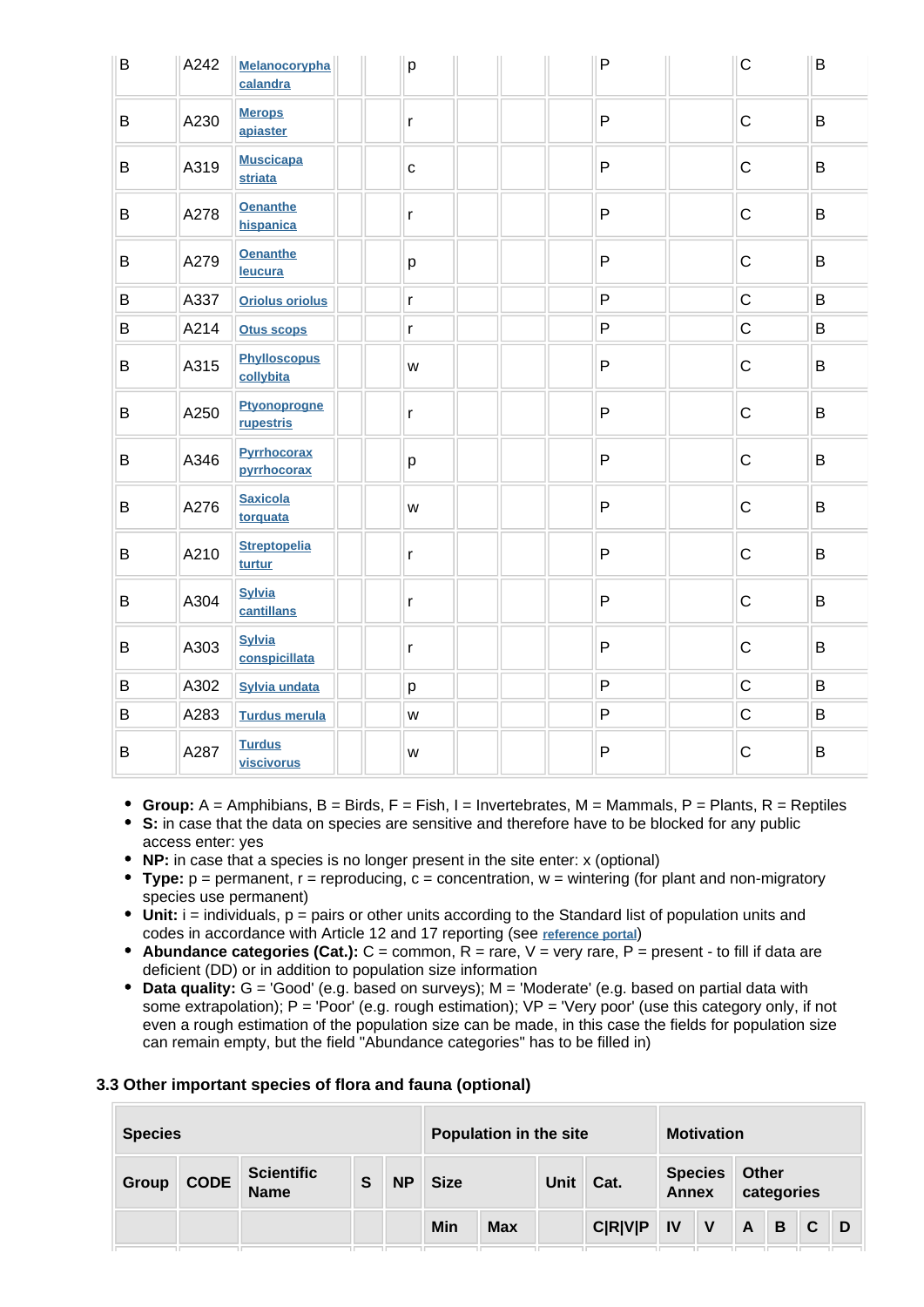| $\sf B$      |      | <b>Accipiter nisus</b>                               | ${\sf P}$    |             | $\mathsf X$  |                    |             |
|--------------|------|------------------------------------------------------|--------------|-------------|--------------|--------------------|-------------|
| B            |      | <b>Aegithalos</b><br>caudatus                        | $\mathsf{P}$ |             | $\mathsf{X}$ |                    |             |
| A            | 1191 | <b>Alytes</b><br>obstreticans                        | $\mathsf C$  | X           | X            |                    |             |
| $\mathsf{P}$ |      | <b>Ammochloa</b><br>palaestina                       | $\mathsf V$  |             | $\mathsf{X}$ |                    |             |
| ${\sf P}$    |      | <b>Anthyllis</b><br>lagascana                        | ${\sf R}$    |             |              |                    | X           |
| $\sf P$      |      | <b>Arbutus unedo</b>                                 | ${\sf R}$    |             |              |                    | $\mathsf X$ |
| B            |      | <b>Asio otus</b>                                     | ${\sf R}$    |             | $\mathsf{X}$ |                    |             |
| B            |      | <b>Athene noctua</b>                                 | $\sf P$      |             | $\mathsf{X}$ |                    |             |
| ${\sf R}$    |      | <b>Blanus cinereus</b>                               | $\mathsf{R}$ |             | $\mathsf{X}$ |                    |             |
| B            |      | <b>Calandrella</b><br>rufescens                      | $\mathsf{P}$ |             | $\mathsf{X}$ |                    |             |
| B            |      | <b>Certhia</b><br>brachydactyla                      | $\mathsf{P}$ |             | $\mathsf{X}$ |                    |             |
| $\sf B$      |      | <b>Columba livia</b>                                 | ${\sf P}$    |             |              | $\sf X$            |             |
| $\sf B$      |      | Columba<br>palumbus                                  | $\mathsf{P}$ |             |              |                    | X           |
| ${\sf R}$    |      | <b>Coronella</b><br>girondica                        | ${\sf P}$    |             | X            |                    |             |
| $\sf B$      |      | <b>Corvus corax</b>                                  | $\sf P$      |             |              | X                  |             |
| ${\sf R}$    |      | <b>Elaphe scalaris</b>                               | $\sf P$      |             | $\mathsf{X}$ |                    |             |
| B            |      | Emberiza cia                                         | $\mathsf P$  |             | X            |                    |             |
| $\sf P$      |      | <b>Erica multiflora</b>                              | ${\sf R}$    |             |              |                    | $\mathsf X$ |
| B            |      | <b>Falco</b><br>tinnunculus                          | $\sf P$      |             | $\mathsf X$  |                    |             |
| M            | 1363 | <b>Felis silvestris</b>                              | ${\sf P}$    | $\mathsf X$ | $\mathsf{X}$ |                    |             |
| B            |      | Galerida cristata                                    | $\mathsf{P}$ |             | X            |                    |             |
| B            |      | Garrulus<br>glandarius                               | ${\sf P}$    |             |              | $\mathsf{X}$       |             |
| M            |      | Genetta genetta                                      | $\sf P$      |             |              | $\mathsf{X}% _{0}$ |             |
| ${\sf P}$    |      | Guillonea scabra                                     | $\sf V$      |             |              |                    | $\mathsf X$ |
| $\sf P$      |      | <b>Helianthemum</b><br>guerrae                       | $\mathsf V$  |             | $\mathsf{X}$ |                    |             |
| $\mathsf{P}$ |      | <b>Juniperus</b><br>oxycedrus<br>subsp.<br>oxycedrus | $\mathsf C$  |             |              |                    | X           |
| $\sf P$      |      | <b>Juniperus</b><br>phoenicea<br>subsp.<br>phoenicea | $\sf P$      |             |              |                    | X           |
| B            |      | <b>Lanius excubitor</b>                              | ${\sf P}$    |             | $\mathsf X$  |                    |             |
| $\, {\bf B}$ |      | Loxia curvirostra                                    | ${\sf P}$    |             | X            |                    |             |
| ${\sf R}$    |      | <b>Macroprotodon</b>                                 | ${\sf P}$    |             | $\mathsf{X}$ |                    |             |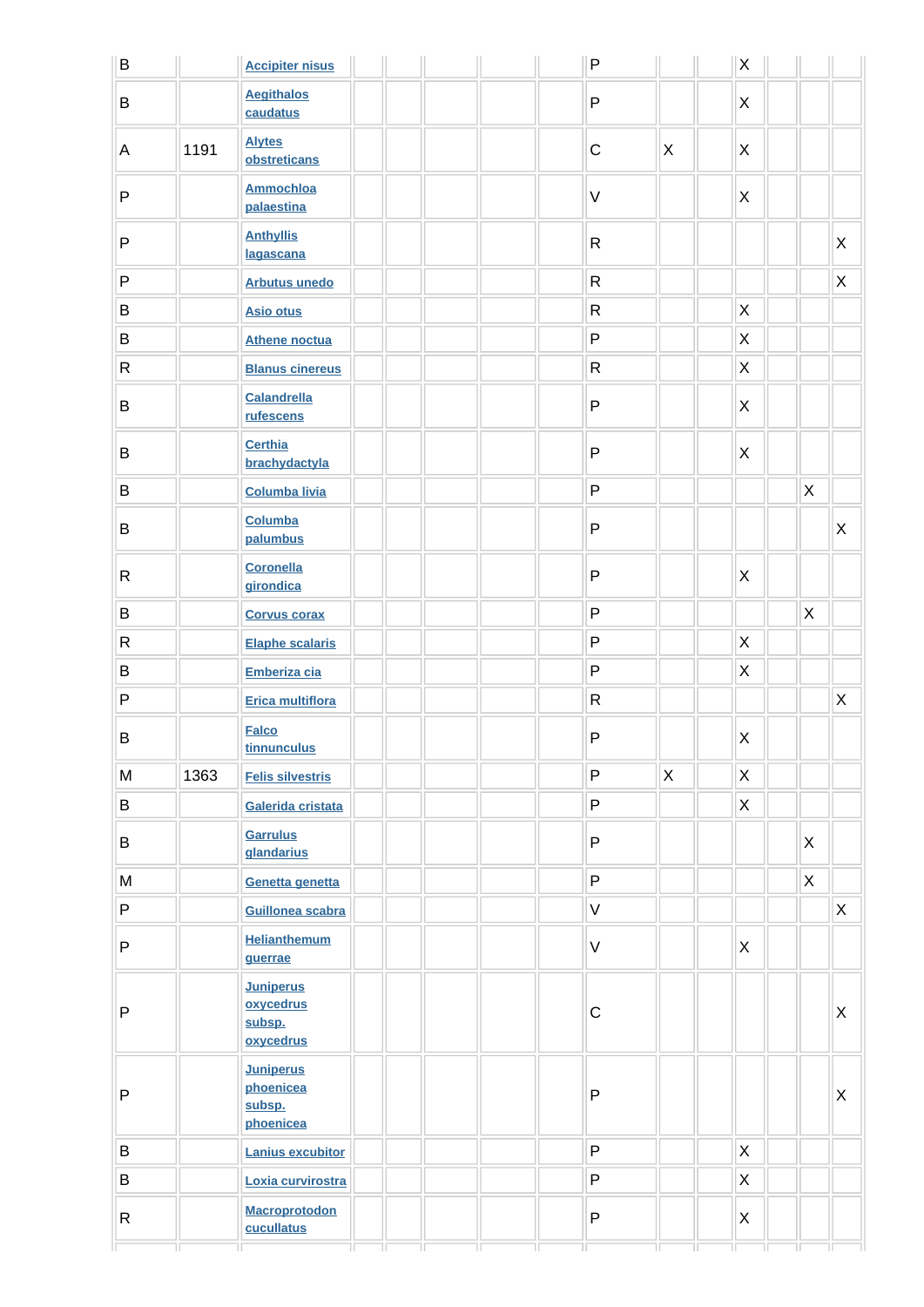| $\mathsf{R}$ |      | <b>Malpolon</b><br>monspessulanus     |  |  | $\mathsf{P}$ |   |                | X |                           |
|--------------|------|---------------------------------------|--|--|--------------|---|----------------|---|---------------------------|
| ${\sf M}$    |      | <b>Meles meles</b>                    |  |  | $\mathsf R$  |   |                | X |                           |
| B            |      | <b>Monticola</b><br>solitarius        |  |  | ${\sf P}$    |   | X              |   |                           |
| $\sf B$      |      | <b>Motacilla alba</b>                 |  |  | ${\sf P}$    |   | $\mathsf X$    |   |                           |
| ${\sf R}$    |      | <b>Natrix maura</b>                   |  |  | ${\sf P}$    |   | $\pmb{\times}$ |   |                           |
| R            |      | <b>Natrix natrix</b>                  |  |  | $\mathsf C$  |   | X              |   |                           |
| $\sf P$      |      | Olea europaea<br>var. sylvestris      |  |  | $\mathsf R$  |   |                |   | $\boldsymbol{\mathsf{X}}$ |
| $\sf B$      |      | <b>Parus ater</b>                     |  |  | ${\sf P}$    |   | $\pmb{\times}$ |   |                           |
| $\sf B$      |      | <b>Parus cristatus</b>                |  |  | ${\sf P}$    |   | X              |   |                           |
| B            |      | Parus major                           |  |  | ${\sf P}$    |   | $\mathsf X$    |   |                           |
| A            | 1198 | <b>Pelobates</b><br>cultripes         |  |  | $\mathsf C$  | X | X              |   |                           |
| $\sf B$      |      | <b>Picus viridis</b>                  |  |  | $\mathsf{P}$ |   | X              |   |                           |
| P            |      | <b>Pinus pinea</b>                    |  |  | ${\sf R}$    |   |                |   | X                         |
| $\mathsf{P}$ |      | <b>Pistacia</b><br><b>lentiscus</b>   |  |  | $\mathsf C$  |   |                |   | X                         |
| R            |      | <b>Podarcis</b><br>hispanica          |  |  | ${\sf P}$    |   | X              |   |                           |
| R            |      | <b>Psammodromus</b><br>algirus        |  |  | ${\sf P}$    |   | X              |   |                           |
| B            |      | <b>Ptyonoprogne</b><br>rupestris      |  |  | ${\sf P}$    |   | X              |   |                           |
| $\mathsf{P}$ |      | <b>Quercus</b><br>coccifera           |  |  | $\mathsf C$  |   |                |   | X                         |
| P            |      | <b>Quercus</b><br>rotundifolia        |  |  | $\mathsf C$  |   |                |   | $\mathsf X$               |
| P            |      | Rhamnus<br>alaternus                  |  |  | $\mathsf{R}$ |   |                |   | X                         |
| P            |      | <b>Rhamnus</b><br><b>lycioides</b>    |  |  | $\mathsf C$  |   |                |   | $\mathsf X$               |
| ${\sf P}$    |      | <b>Silene otites</b><br>subsp. otites |  |  | $\mathsf{R}$ |   |                |   | X                         |
| $\, {\bf B}$ |      | <b>Strix aluco</b>                    |  |  | P            |   | X              |   |                           |
| B            |      | <b>Sylvia</b><br>melanocephala        |  |  | ${\sf P}$    |   | $\mathsf{X}$   |   |                           |
| $\mathsf{R}$ |      | <b>Timon lepidus</b>                  |  |  | P            |   |                | X |                           |
| B            |      | <b>Troglodytes</b><br>troglodytes     |  |  | ${\sf P}$    |   | $\mathsf{X}$   |   |                           |

- **Group:** A = Amphibians, B = Birds, F = Fish, Fu = Fungi, I = Invertebrates, L = Lichens, M = Mammals,  $P =$  Plants,  $R =$  Reptiles
- **CODE:** for Birds, Annex IV and V species the code as provided in the reference portal should be used in addition to the scientific name
- **S:** in case that the data on species are sensitive and therefore have to be blocked for any public access enter: yes
- **NP:** in case that a species is no longer present in the site enter: x (optional)
- **Unit:** i = individuals, p = pairs or other units according to the standard list of population units and codes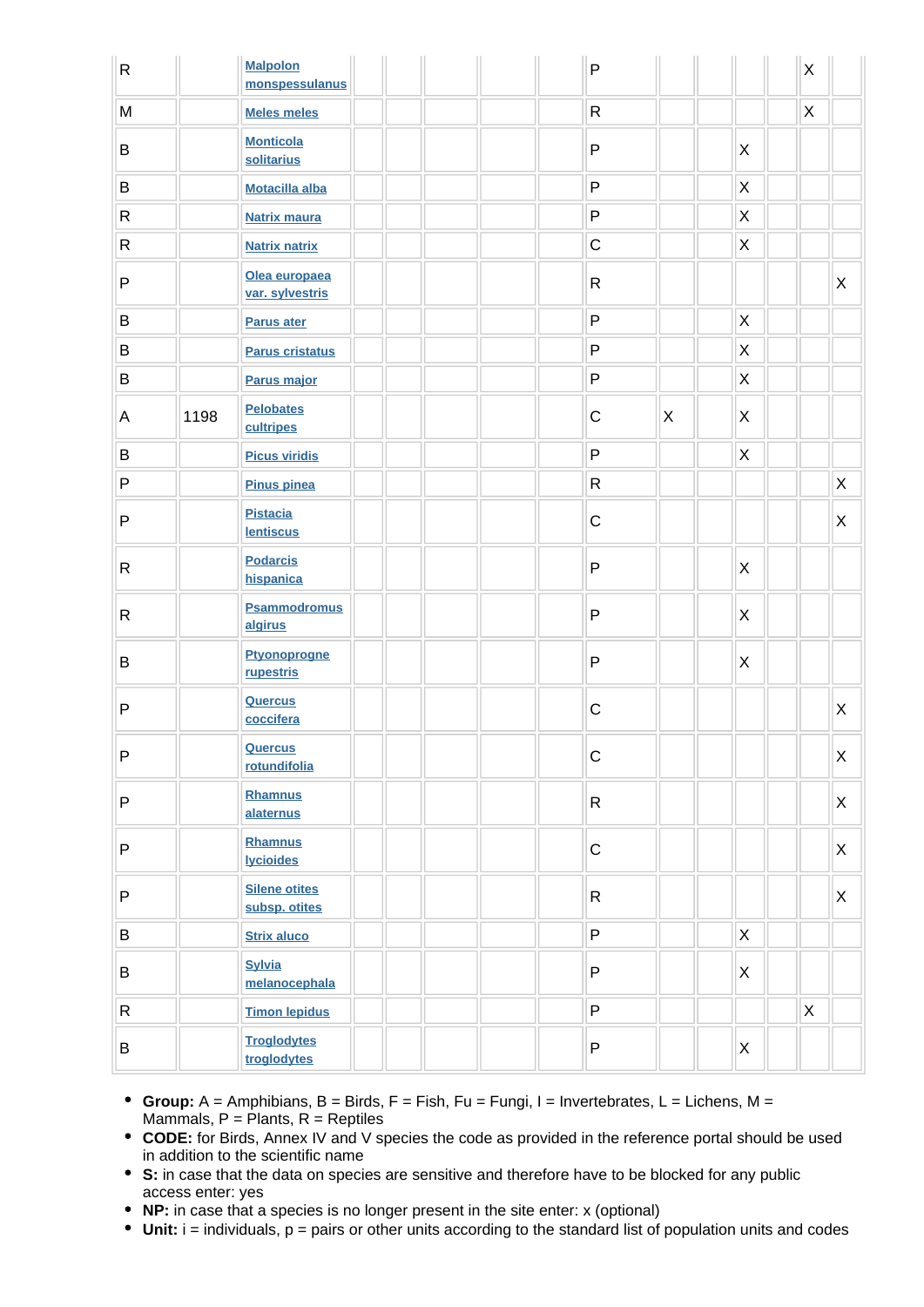in accordance with Article 12 and 17 reporting, (see **[reference portal](http://bd.eionet.europa.eu/activities/Natura_2000/reference_portal)**)

- **Cat.:** Abundance categories:  $C =$  common,  $R =$  rare,  $V =$  very rare,  $P =$  present
- **Motivation categories: IV, V:** Annex Species (Habitats Directive), **A:** National Red List data; **B:** Endemics; **C:** International Conventions; **D:** other reasons

# <span id="page-6-0"></span>**4. SITE DESCRIPTION**

#### **4.1 General site character**

**[Back to top](#page-0-0)**

| <b>Habitat class</b>       | % Cover |
|----------------------------|---------|
| <b>N17</b>                 | 37.0    |
| <b>N22</b>                 | 4.0     |
| <b>N08</b>                 | 20.0    |
| N <sub>12</sub>            | 5.0     |
| N <sub>19</sub>            | 3.0     |
| N <sub>23</sub>            | 1.0     |
| N <sub>09</sub>            | 20.0    |
| N <sub>18</sub>            | 7.0     |
| N21                        | 3.0     |
| <b>Total Habitat Cover</b> | 100     |

### **Other Site Characteristics**

Sierra de moderada altitud (957 m) situada en el extremo norte de la Provincia de Murcia (Comarca del Altiplano). Alineación montañosa en dirección SW-NE, resultado de la tectónica alpina. Forma parte de las zonas externas de las Cordilleras Béticas, más concretamente del dominio prebético. Se encuentra formada por una potente cobertera dolomítica del Cretácico superior, constituyendo un frente cabalgante en forma de arco de 15 Km. Glacis con costra caliza en su vertiente meridional.

# **4.2 Quality and importance**

Vegetación fisurícola de roquedos. Vegetación de extraplomos. Tomillares subrupícolas, propios de laderas rocosas. Pastizales termomediterráneos de Brachypodium retusum ricos en elementos propios de sitios poco continentales. Sabinares de Juniperus phoenicea subsp. phoenicea mesomediterráneos. Es muy relevante a escala regional la vegetación sobre arenales. Hay numerosas especies protegidas y una especie incluida en la Lista Roja Nacional. Las especies de flora incluidas en el apartado 3.3 bajo el motivo "Otras razones" están protegidas a nivel regional por el Decreto nº 50/2003, de 30 de mayo, por el que se crea el Catálogo Regional de Flora Silvestre Protegida de la Región de Murcia y se dictan normas para el aprovechamiento de diversas especies forestales. Entre las especies de fauna destacan el águila real, búho real, halcón peregrino y chova piquirroja.

#### **4.3 Threats, pressures and activities with impacts on the site**

The most important impacts and activities with high effect on the site

| Negative Impacts        |                                       |                                   |                           |  |
|-------------------------|---------------------------------------|-----------------------------------|---------------------------|--|
| Rank                    | Threats<br>and<br>pressures<br>[code] | Pollution<br>(optional)<br>[code] | inside/outside<br>[i o b] |  |
| M                       | C01.01                                |                                   | o                         |  |
| $\overline{\mathsf{M}}$ | A04                                   |                                   |                           |  |
|                         | L09                                   |                                   |                           |  |
| H                       | A04                                   |                                   | o                         |  |
| M                       | A01                                   |                                   | o                         |  |
| M                       | K01.01                                |                                   | ი                         |  |

| Positive Impacts |                                                |                     |                           |
|------------------|------------------------------------------------|---------------------|---------------------------|
| <b>IRank</b>     | Activities,<br>management (optional)<br>[code] | Pollution<br>[code] | inside/outside<br>[i o b] |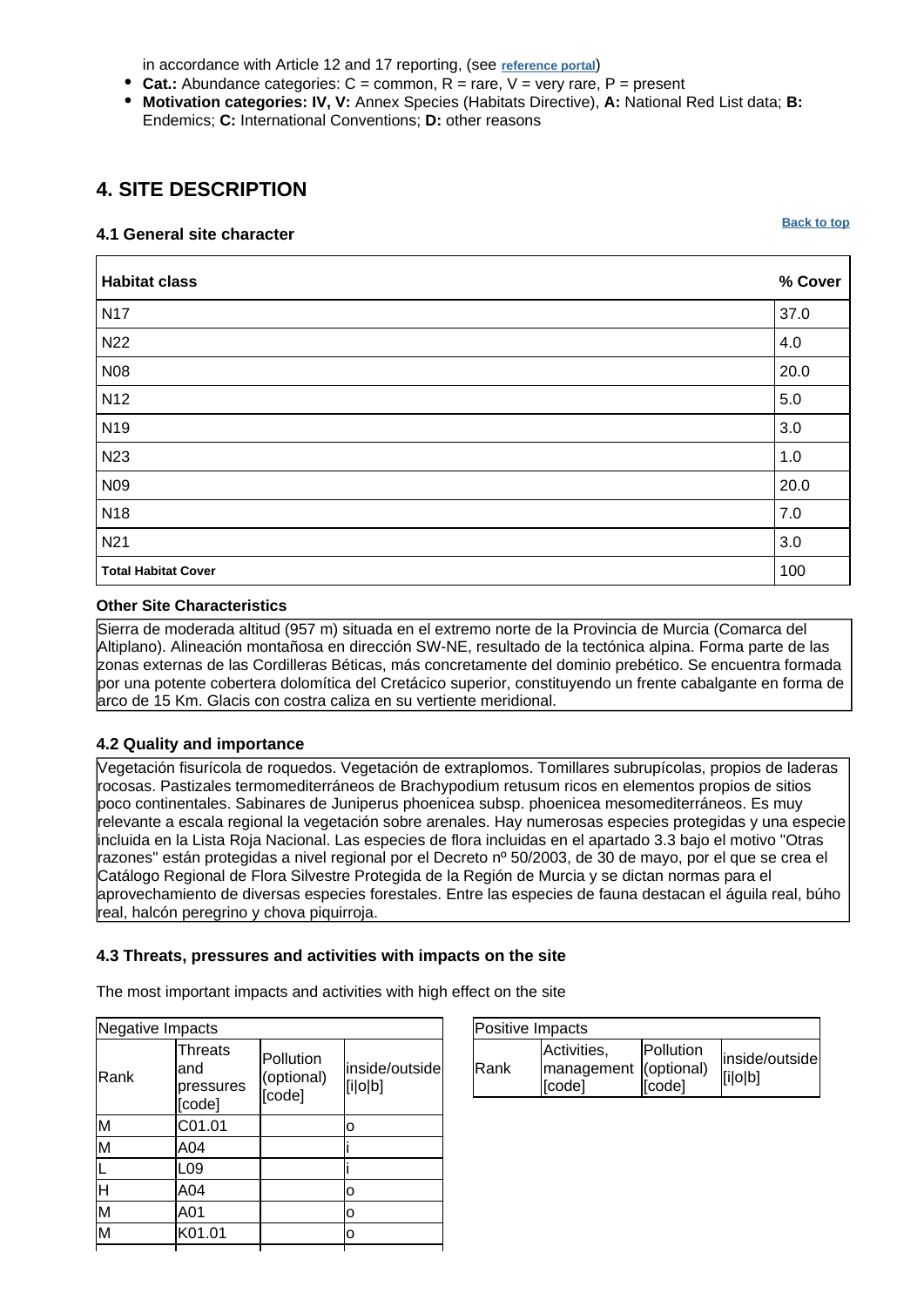|        | 10207     |               |  |
|--------|-----------|---------------|--|
|        | $\sim$ 01 |               |  |
| .<br>. | .         | $\sim$<br>. . |  |

Rank:  $H = high$ ,  $M = medium$ ,  $L = low$ 

Pollution:  $N =$  Nitrogen input, P = Phosphor/Phosphate input, A = Acid input/acidification,  $T =$  toxic inorganic chemicals,  $Q =$  toxic organic chemicals,  $X =$  Mixed pollutions  $i = inside.$   $o = outside.$   $b = both$ 

#### **4.4 Ownership (optional)**

| ype     |                           | [%]        |  |
|---------|---------------------------|------------|--|
|         | National/Federal          | 0          |  |
|         | State/Province            | 0          |  |
|         | Public<br>Local/Municipal | ი          |  |
|         | Any Public                | 100        |  |
|         | Joint or Co-Ownership     | 0          |  |
| Private |                           | <b>NaN</b> |  |
| Unknown |                           | Ω          |  |
| sum     |                           | NaN        |  |

#### **4.5 Documentation**

- Martínez, R., Ortuño, A., Villalba, J., López, J.M., Cortés, F. y Carpena, F.J. 1996. "Atlas de las aves del norte de Murcia (Jumilla-Yecla)".
- Anida, 2000. "Athene, boletín de naturaleza y medio ambiente de Yecla". nº 10. Asociación Naturalista para la Investigación y Defensa del Altiplano (ANIDA).
- Rico, F y Carpena, F. 1991. "Andar por los parajes de Yecla". Ed. Excmo. Ajuntamiento. Concejalía del Medio Ambiente. Yecla.
- Esteve Chueca, F. 1973. "Vegetación y flora de las regiones central y meridional de la Provincia de Murcia". CEBAS. Murcia. - Sánchez-Gómez, P.; J. Guerra; E. Coy; A. Hernández; S. Fernández & A.F. Carrillo. 1996. "Flora de Murcia. Claves de identificación de plantas vasculares". D.M. Murcia.
- Sánchez-Gómez, P.; J. Guerra; A. Hernández; S. Fernández; E. Coy; A.F. Carrillo; M.J. Tamayo; J. Güemes & J. Rivera. 1997. "Flora selecta de Murcia. Plantas endémicas, raras o amenazadas". Consejería de Medio Ambiente, Agricultura y Agua de la Región de Murcia. Murcia. - Comunidad Autónoma de la Región de Murcia. Decreto nº 50/2003, de 30 de mayo, por el que se crea el Catálogo Regional de Flora Silvestre Protegida de la Región de Murcia y se dictan normas para el aprovechamiento de diversas especies forestales (BORM nº 131, de 10 de junio de 2003). - Comunidad Autónoma de la Región de Murcia. Ley 7/1995, de 21 de abril, de la Fauna Silvestre de la Región de Murcia (BORM nº 102, de 4 de mayo de 1995).
- Alcaraz, F. J., J. A. Barreña, M. Clemente, A. J. González, J. López, D. Rivera & S. Ríos. 2008. Manual de interpretación de los hábitats naturales y seminaturales de la Región de Murcia. Dirección General del Medio Natural. Tomos 1-7. - Illán, R., Aledo, E. y Muñoz, A. (Coords.) 2010. Censo y Control reproductivo de las aves rapaces rupícolas en la Región de Murcia. Memoria 2010. Región de Murcia. Dirección General de Patrimonio Natural y Biodiversidad. Inédito. - Pastor, A. & Gonzálvez, F (2010). ?Actualización de la información disponible sobre la distribución de los mamíferos carnívoros en los Espacios Naturales Protegidos de la Región de Murcia. Año 2010?. Dirección General de Patrimonio Natural y Biodiversidad. Comunidad Autónoma de la Región de Murcia.
- Real Decreto 139/2011, de 4 de febrero, para el desarrollo del Listado de Especies Silvestres en Régimen de Protección Especial y del Catálogo Español de Especies Amenazadas.
- (3) Moreno, J.C., coord. 2008. Lista Roja 2008 de la flora vascular española. Dirección General de Medio Natural y Política Forestal (Ministerio de Medio Ambiente, y Medio Rural y Marino, y Sociedad Española de Biología de la Conservación de Plantas), Madrid, 86 pp.
- (5) Sánchez P. & J. Guerra. 2011 Nueva flora de Murcia. DM. 516 pp.
- (9) Sánchez, P., M. Á. Carrión, A. Hernández & J. Guerra. 2002. Libro rojo de la flora silvestre protegida de la Región de Murcia. Volumen I y II. Dirección General del Medio Natural.Murcia. 686 pp.
- (51) VV. AA. 2010. Borrador de ?Plan de Gestión de las Zonas Especiales de Conservación Sierra del Buey y Sierra del Serral del Altiplano de la Región de Murcia?. Dirección General de Patrimonio Natural y Biodiversidad (Inédito)

# <span id="page-7-0"></span>**5. SITE PROTECTION STATUS (optional)**

#### **5.1 Designation types at national and regional level:**

**Code Cover [%] Code Cover [%] Code Cover [%]** ES00 100.0

**[Back to top](#page-0-0)**